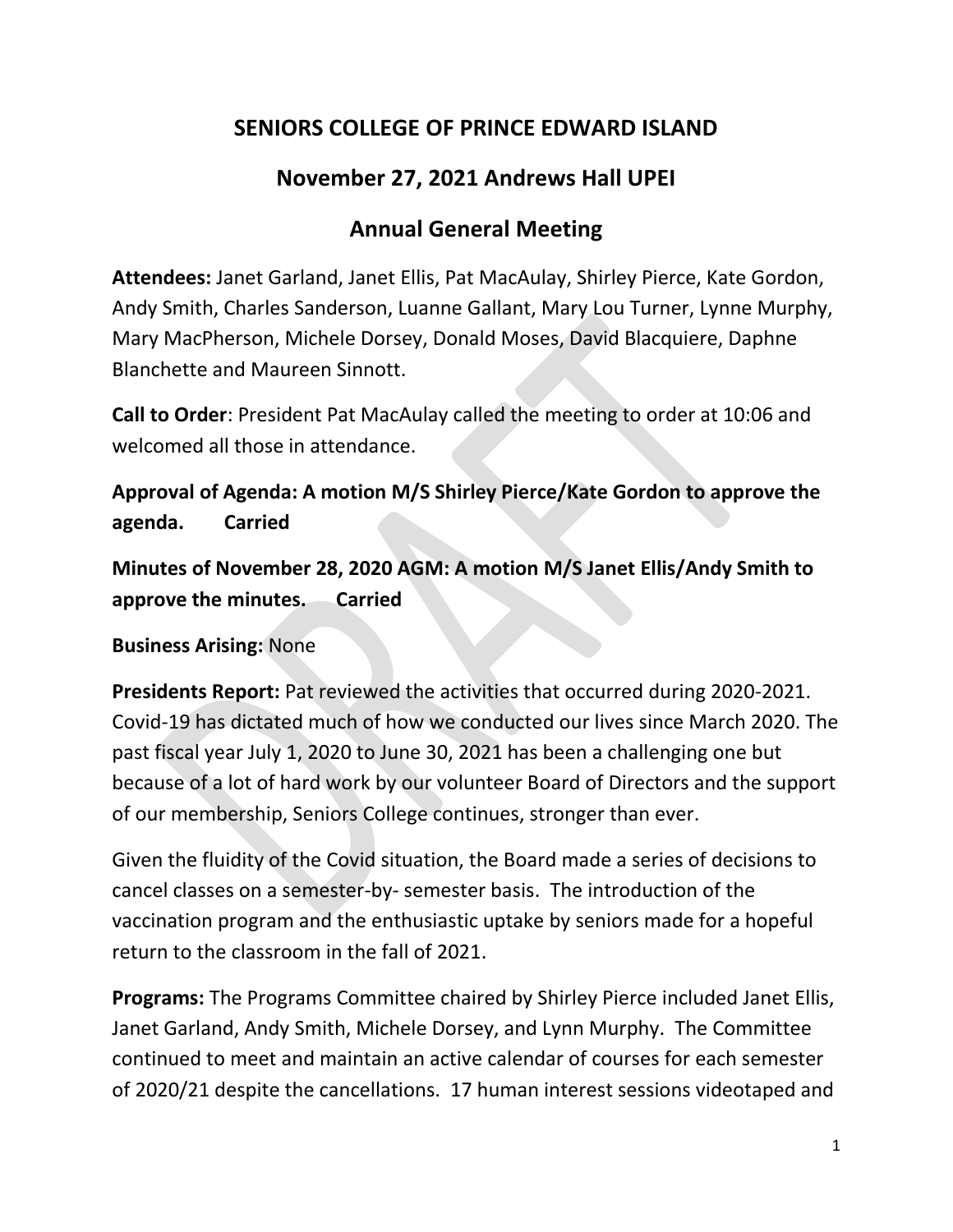uploaded to the website during the spring of 2021. With over 5000 viewings it helped to maintain members' interest in Seniors College.

**Information Technology:** The Information Technology Committee, chaired by Mary MacPherson, included Kate Gordon, Mary Lou Turner, and Charley Scott, former Coordinator. The Committee's main focus during the past year was to keep Seniors College members informed and engaged via email, our website and Facebook. No changes or enhancements were made to website or registration system and Committee chair, Mary MacPherson, assumed responsibility for maintaining Facebook as a further cost saving mechanism. In February 2021, the IT Committee created a Seniors College YouTube channel to view and promote videos prepared by facilitators.

**Marketing:** The Marketing Committee chaired by Andy Smith, included Pat MacAulay, Shirley Pierce, Mary MacPherson and Mary Lou Turner. The Committee's work focused on keeping members informed of semester cancellations, via email and media, and making them aware of the on-line presentations. The Committee with the help of news stories and interviews on CBC, local radio stations, and the Guardian was able to ensure that members received the latest updates via as many channels as possible.

In the spring of 2021, Gary MacDougall, former editor of the Guardian, wrote two articles about the return of Seniors College in the fall of 2021. These were extremely well received when they appeared in the Guardian and were also cross listed on our social media platforms. This effort was part of a broader strategy to use social media, and "free" publicity wherever possible to announce our return to the classroom to existing and potentially new members.

**Finance:** The past year has been a very challenging one for the College from a fiscal perspective. Our Treasurer, Kate Gordon, will present the steps taken and the resulting financial position in her report.

**Looking Ahead to 2021 -2022:** Work on the next version of the Strategic Plan will begin in the spring of 2022 as the current version expires June 2022. The Strategic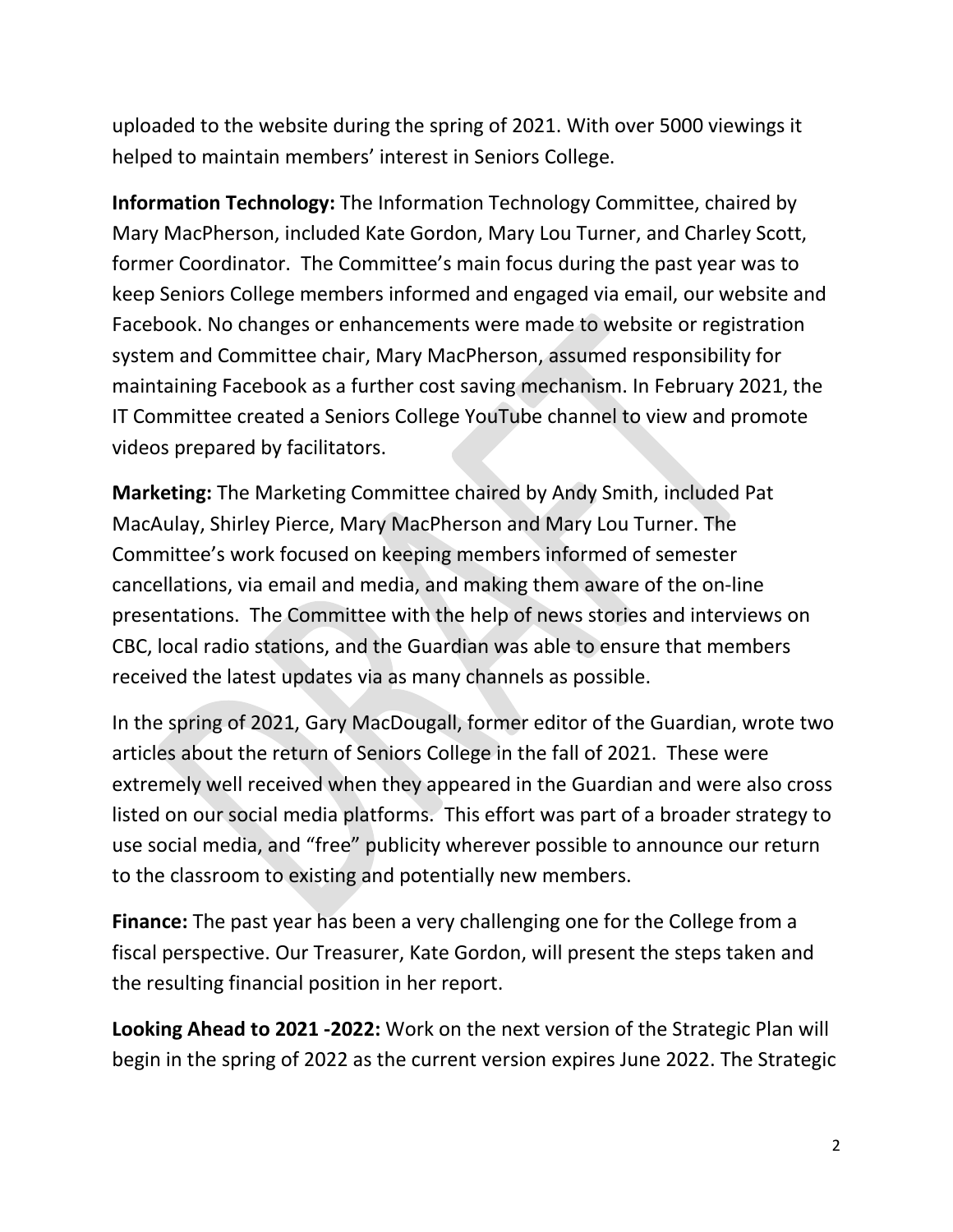Plan outlines the organization's direction and guides decision making and activities.

#### **Concluding Comments**

Pat thanked the Board for their hard work and dedication through what has been a very challenging time over the past nineteen months. She also thanked members who maintained contact and returned in record numbers this fall.

## **A motion M/S Janet Ellis/Andy Smith to approve the Presidents report. Carried**

### **Treasurer's Report:**

Kate reviewed the financial report for the Year ending June 30, 2021. As all classes were cancelled due to Covid there was no membership income and budget was cut to a minimum to include administrative costs of insurance, accountant review, coordinator, website maintenance, a Zoom license and program costs for videos. The year ended with a net loss of \$22,245, total net assets of \$38,364 and total liabilities and assets of \$50,539 (liabilities include \$11,375 of deferred revenue from grants received in previous years).

The Seniors College Financial Records for the year were reviewed by Arsenault Best Cameron Ellis and no adjusting entries were made.

## **A motion M/S Kate Gordon/Mary MacPherson to accept Treasurer's report. Carried**

Governance Report: Andy Smith presented the report from the Governance Committee. The following Directors are stepping down: Andy Smith, Lynne Murphy, Janet Garland and Arlene Mills-Duncan.

The following members have put their names forward for election to the board for a two year term: Pat MacAulay, Mary MacPherson, Brenda Campbell, Luanne Gallant, Stephen Connolly and Maureen Sinnott. Andy read a short bio of each of the nominees and then called three times for further nominations from the floor. Since there were no further nominations the above individuals were declared elected by acclamation.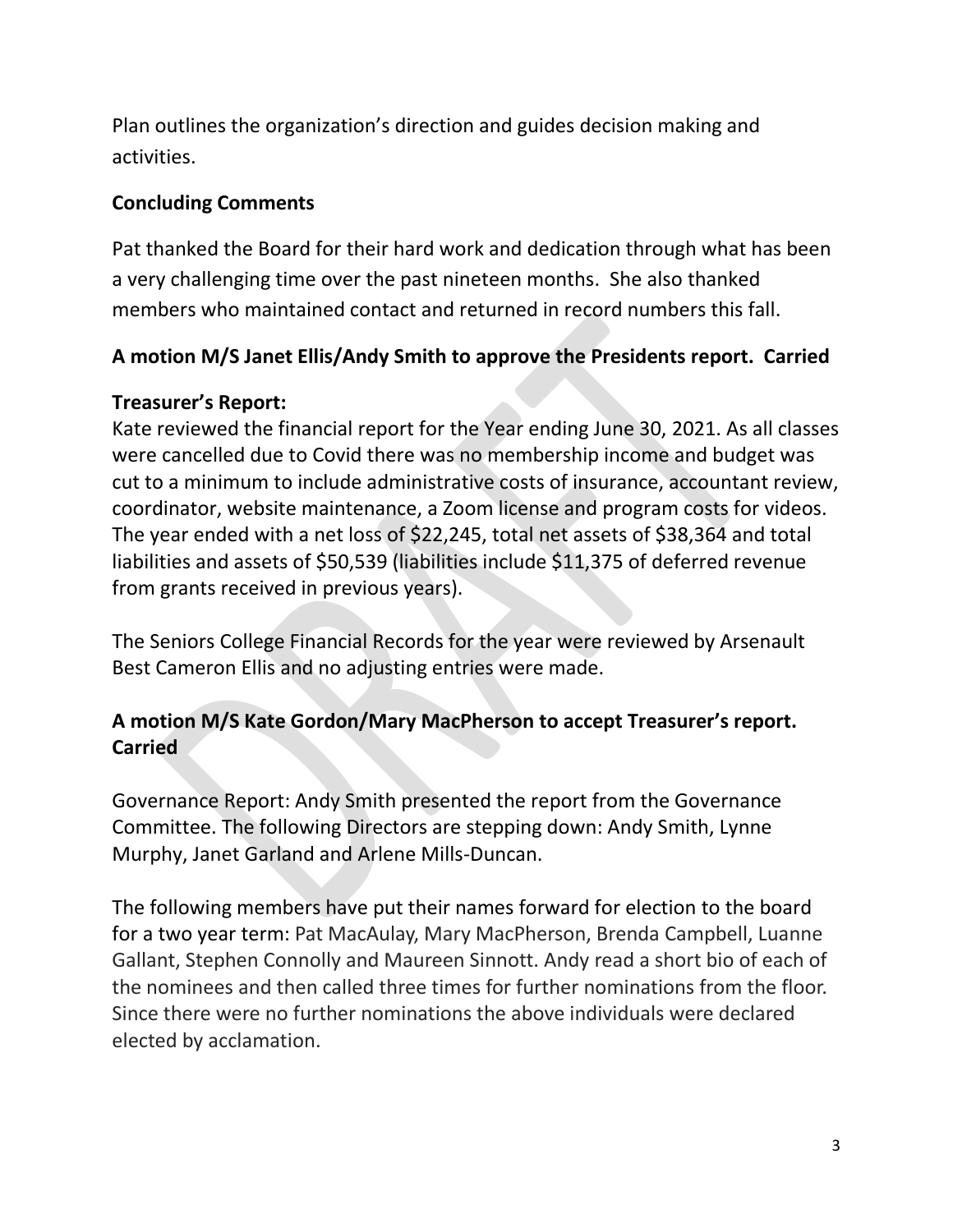The following is the list of the Board of Directors and Officers of Seniors College for the next year.

| Pat MacAulay - President        | Term expires November 2023               |
|---------------------------------|------------------------------------------|
| Shirley Pierce - Vice President | Term expires November 2022               |
| Kate Gordon - Treasurer         | Term expires November 2022               |
| Janet Ellis - Past President    | Term expires November 2022               |
| Brenda Campbell - Secretary     | Term expires November 2023               |
| <b>Mary MacPherson</b>          | Term expires November 2023               |
| <b>Michelle Dorsey</b>          | Term expires November 2022               |
| Luanne Gallant                  | Term expires November 2023               |
| <b>Stephen Connolly</b>         | Term expires November 2023               |
| <b>Maureen Sinnott</b>          | Term expires November 2023               |
| Mary Lou Turner                 | Director of Membership Ex-Officio        |
| <b>Charles Sanderson</b>        | <b>Provincial Coordinator Ex-Officio</b> |
| <b>Donald Moses</b>             | <b>UPEI Librarian Ex-Officio</b>         |

**A motion M/S Andy Smith/Lynne Murphy to accept Governance report. Carried**

**New Business**: None

#### **Awards and Presentations:**

The President made presentations to retiring Board Members, Janet Garland, Andy Smith and Lynne Murphy. Both Arlene Mills-Duncan and former coordinator Charley Scott were absent to receive their award.